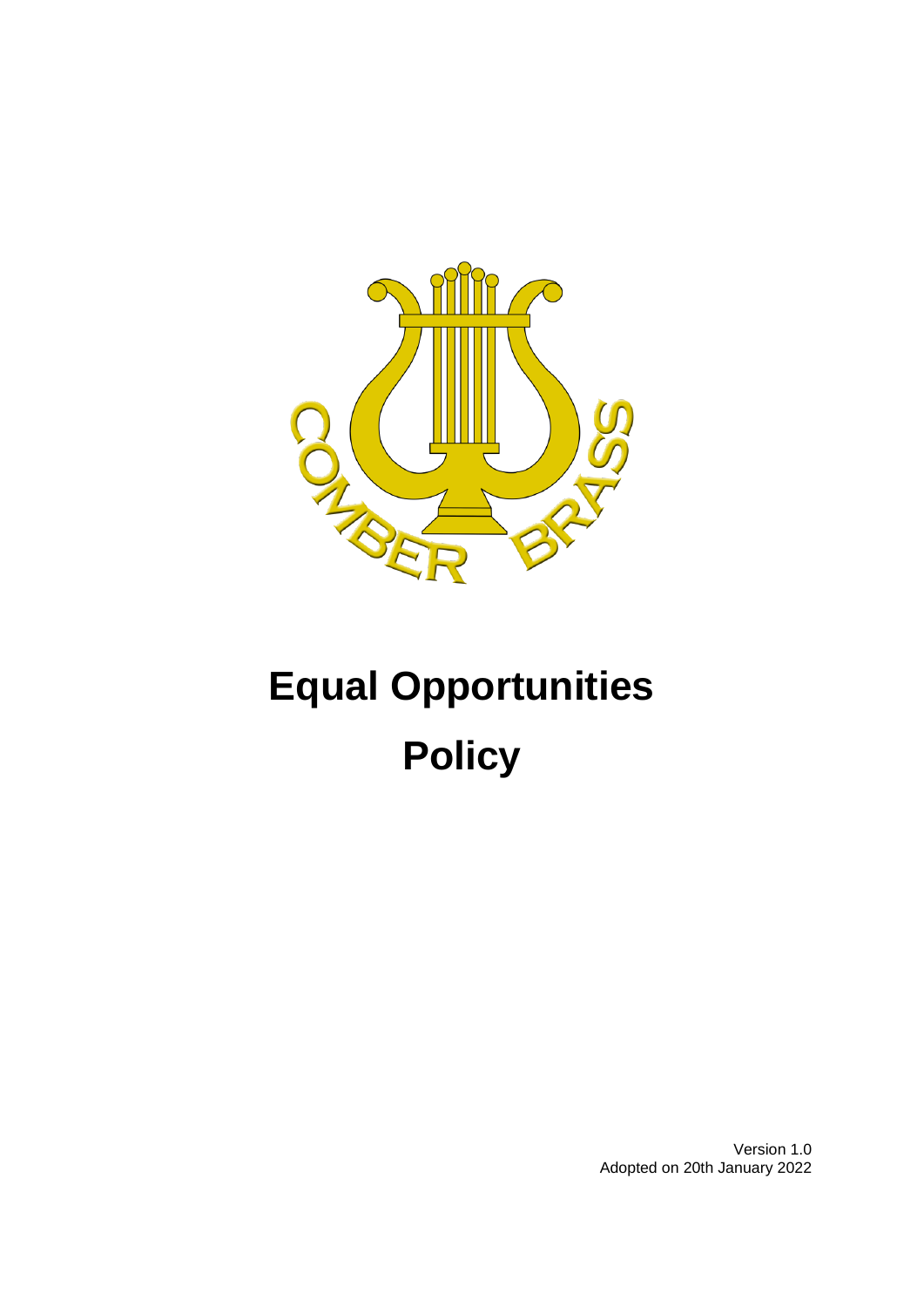

# **Equal Opportunities**

#### **Introduction**

Comber Brass is a brass band open to all. We aim to treat our members equally regardless of age, disability, gender reassignment, marriage or civil partnership, pregnancy or maternity, race, religion or belief, sex, sexual orientation, class and socio-economic background.

The Chairperson of Comber Brass is responsible for providing advice and guidance on equality and diversity issues, and to ensure that this policy is regularly updated.

# **Equality of opportunity**

Comber Brass aims to:

- promote equality for its members and potential members in access to membership, musical activities and opportunities;
- ensure that no member or potential member will receive less favourable treatment or is disadvantaged by the criteria and characteristics as described in the aims of this policy;
- ensure that no individual wishing to volunteer or work for Comber Brass will receive less favourable treatment or is disadvantaged by the criteria and characteristics as described in the aims of this policy.

#### **Inclusion and respect**

Comber Brass values its members and will do all it can to treat them in a respectful manner, ensure they are made to feel equally welcome and included in all activities, and provide an environment in which the contribution and needs of everyone are fully valued and recognised.

Accordingly, all members and those representing Comber Brass are expected to treat each other with respect and dignity and ensure activities are welcoming and inclusive for all. Inappropriate, violent or abusive behaviour or otherwise offensive and inflammatory remarks and behaviour will be unacceptable. These constitute harassment, and will have no place in Comber Brass.

Comber Brass will support our members in not tolerating any inappropriate, violent or abusive behaviour from other members, or from others in organisations that the band may be engaged with.